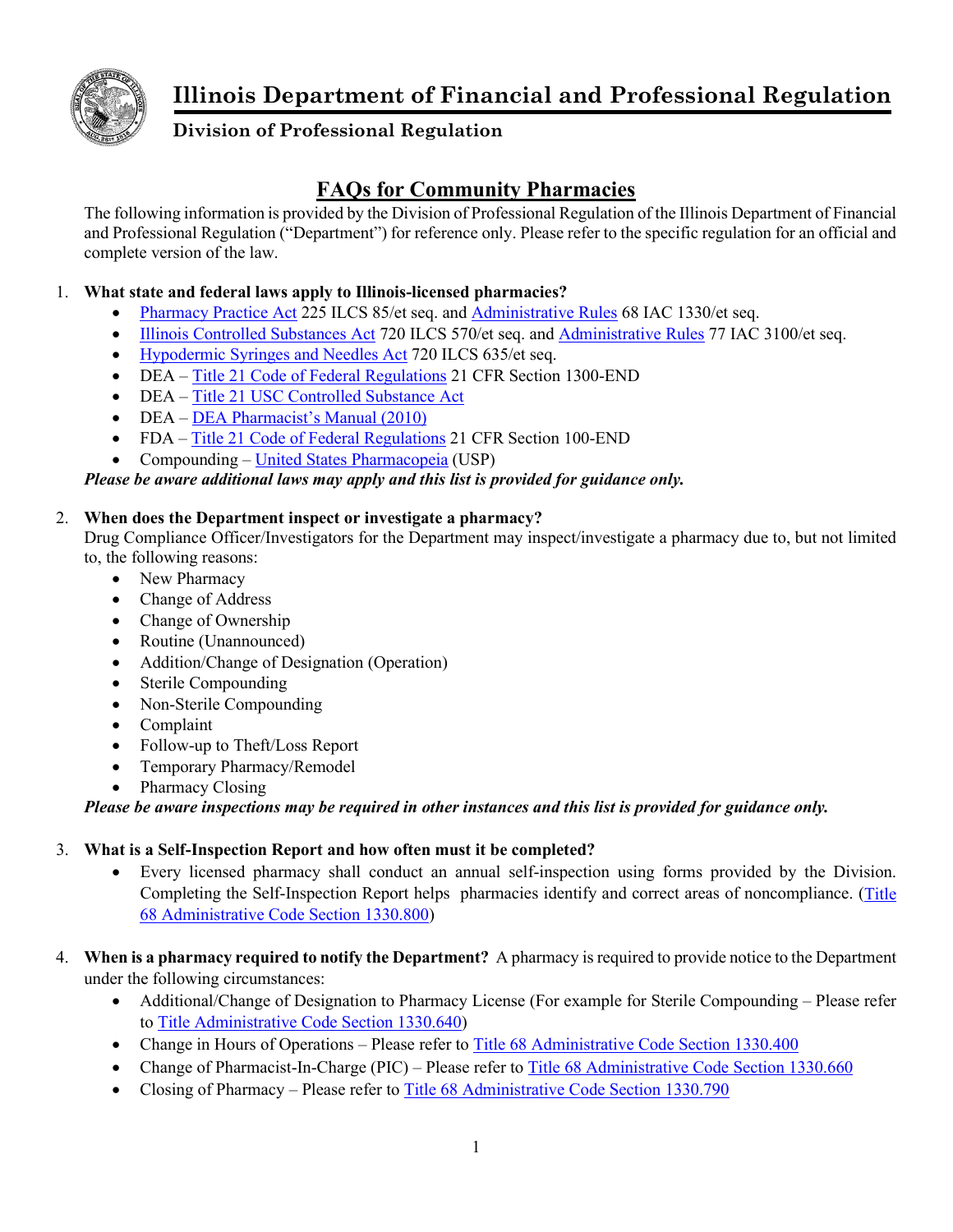- Loss/Theft of Controlled Substances Reporting (DEA 106 Form) Please refer to Title 68 Administrative Code [Section 1330.710](http://www.ilga.gov/commission/jcar/admincode/068/068013300G07100R.html)
	- i. Pharmacist Personnel Termination Report Please refer to [225 ILCS 85/30.1.](https://www.ilga.gov/legislation/ilcs/ilcs3.asp?ActID=1318&ChapterID=24) Please complete the Pharmacist Personnel Termination Report available on IDFPR's Pharmacy Page. The pharmacy or pharmacist in charge, pursuant to the policies and procedures of the pharmacy, must file this report with the Department when a pharmacist, registered certified pharmacy technician, or a registered pharmacy technician licensed by the Department is terminated for actions which may have threatened patient safety.
	- ii. This report must be filed within sixty (60) days after a pharmacy's determination that a report is required under the Act.
	- Remodeling Please refer to Title 68 Administrative Code Section 1330.610
- *Please be aware additional notifications may be required and this list is provided for guidance only.*
- 5. **Can I be a pharmacist-in-charge ("PIC") for multiple pharmacies? How many hours does a PIC need to work in a pharmacy?**
	- A pharmacist may be the pharmacist-in-charge for more than one pharmacy; however, the pharmacist-in-charge must work an average of at least eight (8) hours per week at each location where he or she is the pharmacist-incharge. If a pharmacist in charge is on a leave of more than ninety (90) days, a new pharmacist-in-charge must be designated [\(Title 68 Administrative Code Section 1330.660\)](https://www.ilga.gov/commission/jcar/admincode/068/068013300F06600R.html)
- 6. **What should I do if I am no longer PIC?**
	- You will need to fulfill all the requirements of a departing pharmacist-in-charge as indicated in [Title 68](https://www.ilga.gov/commission/jcar/admincode/068/068013300F06600R.html)  [Administrative Code Section 1330.660.](https://www.ilga.gov/commission/jcar/admincode/068/068013300F06600R.html)
- 7. **How many days of notice must be given to the Department to close a pharmacy?**
	- Provide notice via e-mail to FPR.DrugComplianceUnit@illinois.gov or via mail to the Drug Compliance Unit of the Division, in writing, at least thirty (30) calendar days in advance of the closing date [\(Title 68](https://www.ilga.gov/commission/jcar/admincode/068/068013300G07900R.html)  [Administrative Code Section 1330.790\)](https://www.ilga.gov/commission/jcar/admincode/068/068013300G07900R.html).
- 8. **Can a pharmacy return dispensed prescriptions from "will call" to stock if the patient never picks up the prescription?**
	- Yes, ONLY if the patient's information is removed from the pharmacy's label and the Return to Stock Vial is placed in active stock with an expiration date not to exceed twelve (12) months from Fill Date (Title 68 [Administrative Code Section 1330.750\).](https://www.ilga.gov/commission/jcar/admincode/068/068013300G07500R.html)

# *Controlled Substances*

#### 9. **Can a pharmacist refuse to dispense a controlled substance prescription?**

• Yes. A prescription for a controlled substance must be issued for a legitimate medical purpose by an individual practitioner acting in the usual course of his or her professional practice. The responsibility for the proper prescribing and dispensing of controlled substances is upon the prescribing practitioner, but a corresponding responsibility rests with the pharmacist who fills the prescription. [\(Title 77 Administrative Code Section](https://www.ilga.gov/commission/jcar/admincode/077/077031000003800R.html)  [3100.380\)](https://www.ilga.gov/commission/jcar/admincode/077/077031000003800R.html).

#### 10. **Can I fill or refill a prescription from an out-of-state prescriber?**

• Notwithstanding any other provision of this Part, Illinois pharmacists may fill prescriptions for controlled substances issued by a practitioner actively licensed in another United States jurisdiction and who holds an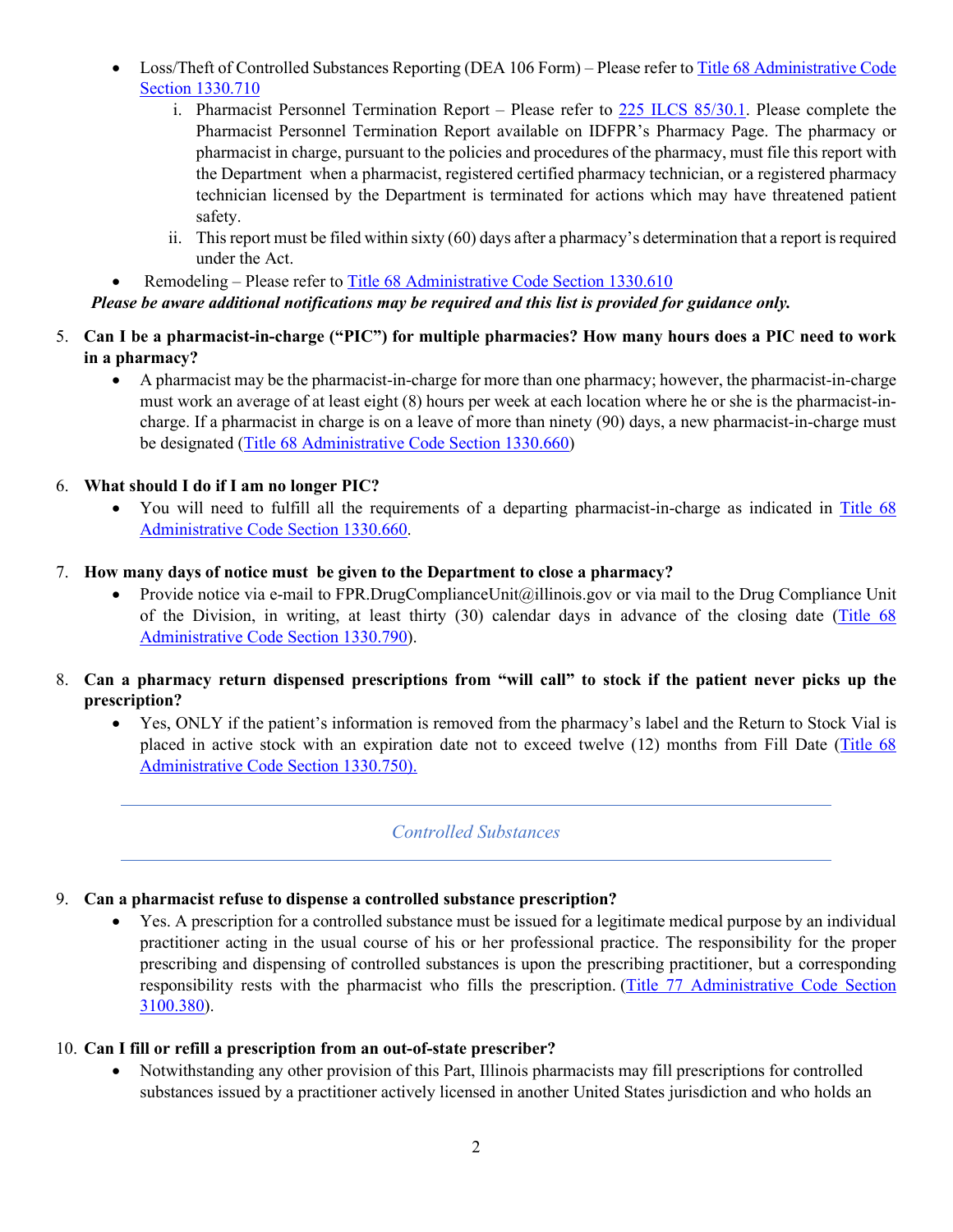active Drug Enforcement Agency ("DEA") registration in conformance with the Act and this Part (Title 77 [Administrative Code Section 3100.430\)](https://www.ilga.gov/commission/jcar/admincode/077/077031000004300R.html).

- 11. **How often does a pharmacy need to report controlled substance dispensing information to the Illinois Prescription Monitoring Program ("ILPMP")?**
	- The information required to be transmitted under 720 ILCS 570/316 must be transmitted no later than the end of the next business day after the date on which a controlled substance is dispensed, or at such other time as may be required by the Department and by administrative rule [\(720 ILCS 570/316\)](https://www.ilga.gov/legislation/ilcs/fulltext.asp?DocName=072005700K316).
- 12. **What changes cannot be made by a pharmacist to a Schedule II controlled substance prescription despite consulting with the prescriber?**
	- A pharmacist may not change the following components of a prescription for a Schedule II controlled substance:
		- i. Date written, or add the date;
		- ii. Name of the patient;
		- iii. Name of the prescriber, or add a signature; and
		- iv. Name of the drug.
	- Any other components of a prescription for a Schedule II controlled substance may be changed after consultation with the prescriber. [\(Title 77 Administrative Code Section 3100.400\)](https://www.ilga.gov/commission/jcar/admincode/077/077031000004000R.html)

### 13. **Can the quantity of the Schedule II controlled substance be only in numeric form?**

- No, all prescriptions issued for Schedule II controlled substances shall include both a written and numerical notation of quantity on the face of the prescription [\(720 ILCS 570/309\)](https://ilga.gov/legislation/ilcs/fulltext.asp?DocName=072005700K309#:%7E:text=On%20or%20after%20April%201,isomers%3B%20phenmetrazine%20and%20its%20salts%3B).
- 14. **How often must a controlled substances inventory be completed? How long do controlled substances inventory records need to be kept?**
	- Every licensee shall conduct an annual inventory that includes an actual count of drugs on hand for all Schedule II controlled substances and an approximate count for all Schedule III, IV and V controlled substances. The inventory shall be maintained for a period of no less than five (5) years. (Title 77 [Administrative Code Section 3100.360\)](https://www.ilga.gov/commission/jcar/admincode/077/077031000003600R.html).

#### 15. **Does a controlled substance inventory have to be completed when there is a change in pharmacist-in-charge?**

• Yes, please refer t[o Title 68 Administrative Code Section 1330.660.](https://www.ilga.gov/commission/jcar/admincode/068/068013300F06600R.html)

#### 16. **How many times can a controlled substance be transferred?**

• A prescription for Schedule III, IV and V drugs may be transferred only from the original pharmacy and only one time for the purpose of original fill or refill dispensing and may not be transferred further. However, a pharmacist who is electronically sharing real-time, on-line computerized systems may transfer up to the maximum number of refills permitted by law and the prescriber's authorization in accordance with CFR 1306.26(a) [\(Title 68 Administrative Code Section 1330.720 \(b\)](https://www.ilga.gov/commission/jcar/admincode/068/068013300G07200R.html)).

# *Patient Counseling*

- 17. **When is a pharmacist, or student pharmacist directed and supervised by the pharmacist, required to counsel a patient?**
	- A pharmacist, or student pharmacist directed and supervised by the pharmacist, must provide verbal counseling on pertinent medication information [\(Title 68 Administrative Code Section 1330.700\)](https://www.ilga.gov/commission/jcar/admincode/068/068013300G07000R.html):
		- i. Prior to dispensing a prescription to a new patient of the pharmacy;